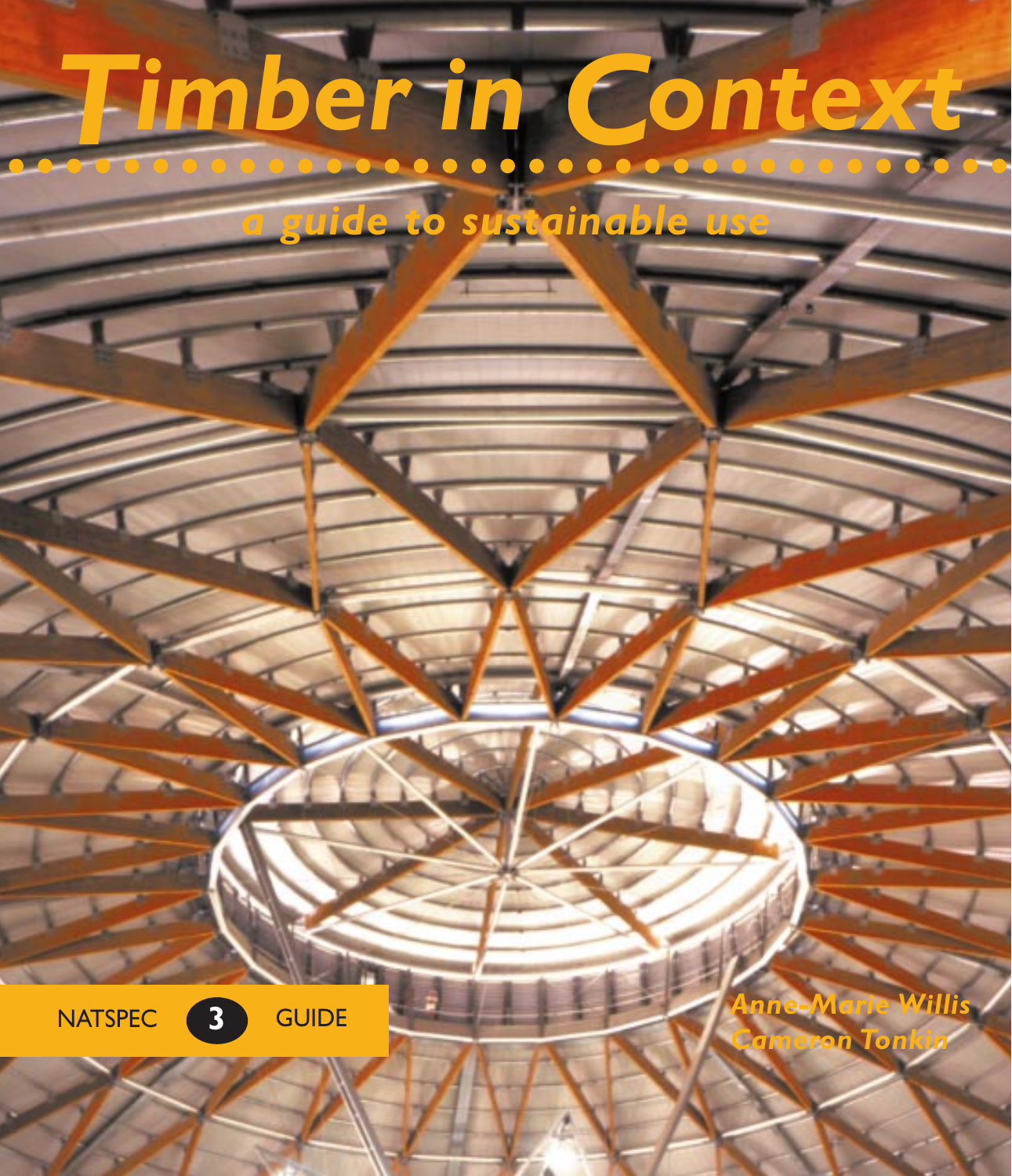# *Timber in Context*

*a guide to sustainable use*

**Anne-Marie Willis** *Cameron Tonkin* 

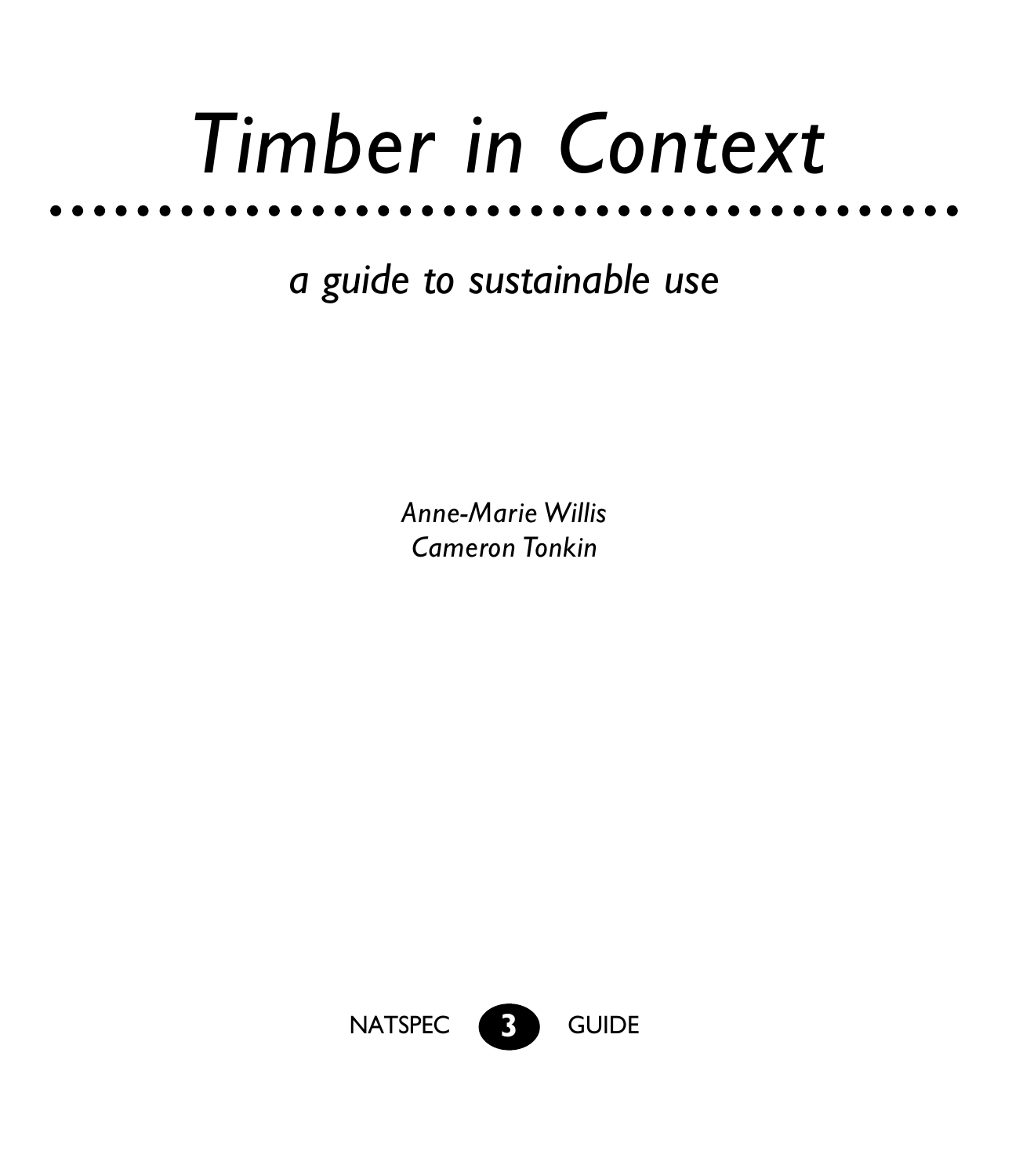#### *© Construction Information Systems Australia Pty Ltd*

*Apart from any fair dealing for the purposes of private study, review, criticism or research as permitted under the Copyright Act, no part of this publication may be reproduced or copied by any means whatsoever without the prior written permission of Construction Information Systems Australia Pty Ltd.*

*ISBN 0 9586187 0 4*

*First published 1998*

*Printed by Star Printery on paper manufactured predominantly from bagasse fibre, a waste product of the sugar refining industry. Also contains a small proportion of oxygen-bleached wood fibre obtained from plantation forests.*

*Published by Construction Information Systems Australia Pty Ltd 61 Lavender Street, Milsons Point, New South Wales 2061. Telephone (02) 9923 1499, fax (02) 9955 3537 Internet natspec@sydney.dialix.oz.au & http://www.ozemail.com.au/NATSPEC*

*Construction Information Systems is a not-for-profit company founded in 1975 to improve communications in the building industry. Its shareholders are 20 leading stakeholders in the industry:*

- *• Air-Conditioning and Mechanical Contractors Association of Australia*
- *• Association of Consulting Engineers Australia*
- *• Australian Council of Building Design Professions*
- *• Australian Elevator Association*
- *• Australian Institute of Building*
- *• Australian Institute of Quantity Surveyors*
- *• Construction Industry Engineering Services Group*
- *• Department of Contract and Management Services, Western Australia*
- *• Department of Finance and Administration, Australia*
- *• Department of Infrastructure, Victoria*
- *• Department of Public Works and Housing, Queensland*
- *• Department of Public Works and Services, New South Wales*
- *• Department of Urban Services, Australian Capital Territory*
- *• Department of Transport and Works, Northern Territory*
- *• Department of Treasury and Finance, Tasmania*
- *• Institution of Engineers, Australia*
- *• Master Builders Australia*
- *• Royal Australian Institute of Architects*
- *• Services SA*
- *• Standards Australia*

*Cover: Circular hall at the Royal Agricultural Society Exhibition Centre, in Sydney's Homebush Bay. Radiata pine glulam beams, held together by steel tie-rods, create a web rising up to the tip of the dome. Architects: Ancher Mortlock & Woolley. Structural engineers: Ove Arup & Partners. Photo: Patrick Bingham-Hall.*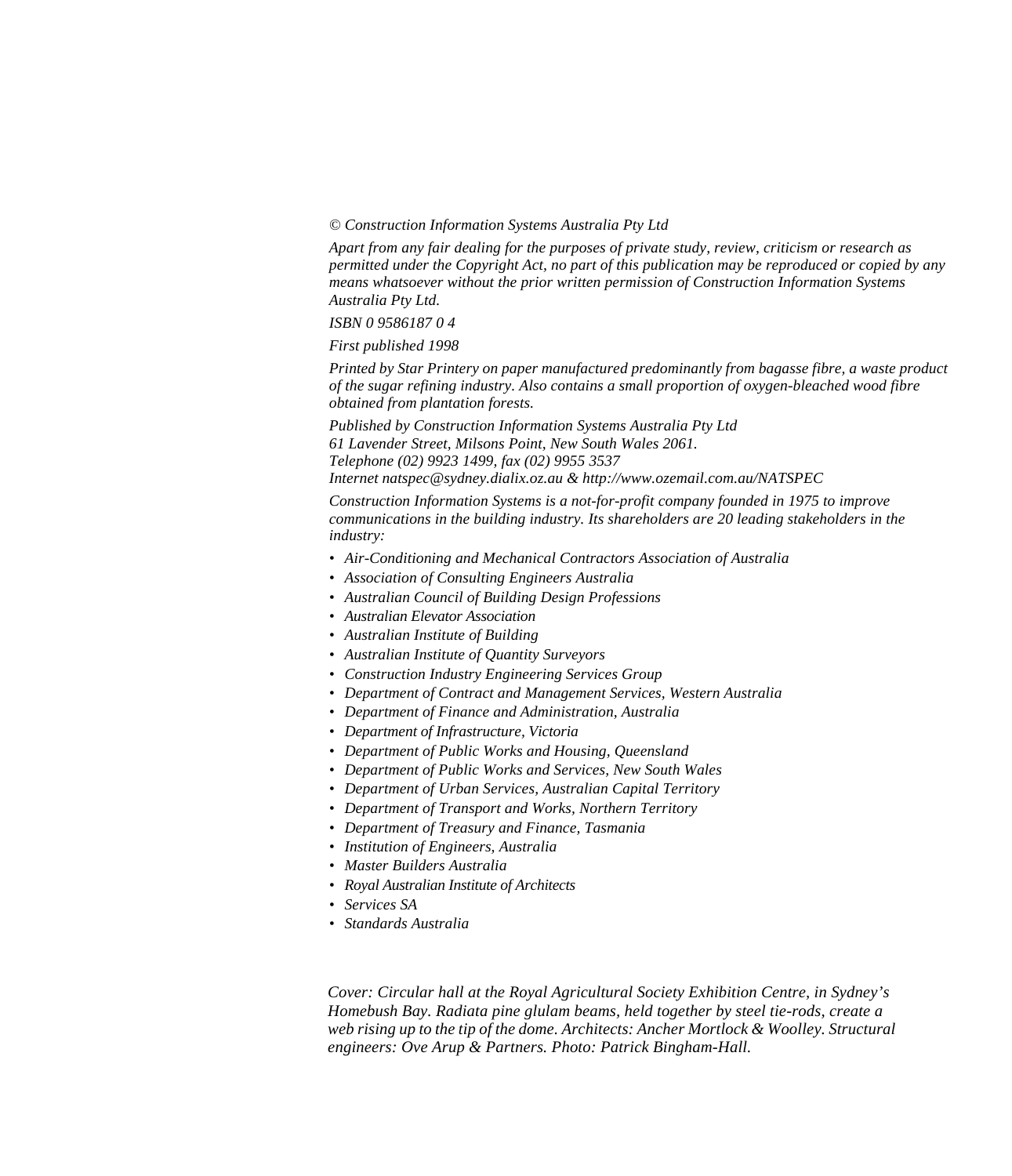# ●●●●●●●●●●●●●●●●●●●●●●● ●●●●●●●●●●●●●●●●●●●●●●●●●●●●●●●●●●●●●●●● CONTENTS

|                      | <b>PREFACE</b> |                                                                        |     |
|----------------------|----------------|------------------------------------------------------------------------|-----|
| <b>ABBREVIATIONS</b> |                |                                                                        | iх  |
|                      |                | <b>INTRODUCTION</b>                                                    | 1   |
|                      | 1              | FORESTS TO PRODUCTS - THE BIG PICTURE                                  | 15  |
|                      | $\mathfrak{p}$ | TIMBER PRODUCTION - ENVIRONMENTAL AND<br><b>FCOLOGICAL IMPACTS</b>     | 27  |
|                      | 3              | TIMBER SUPPLY — POLITICAL AND ECONOMIC RESPONSES                       | 53  |
|                      | 4              | TIMBER DESIGN — RELATIONAL RESPONSES                                   | 69  |
|                      | 5              | TIMBER APPLICATIONS - GUIDE TO SELECTION                               | 95  |
| <b>APPENDICES</b>    |                |                                                                        |     |
|                      | A              | TIMBER PROPERTIES TABLE                                                | 125 |
|                      | R.             | AUSTRALIAN HARDWOOD SAWLOG PRODUCTION                                  | 139 |
|                      | C              | INTERNATIONAL CERTIFIED SUSTAINABLY MANAGED<br><b>FORESTRY SOURCES</b> | 143 |
| <b>BIBLIOGRAPHY</b>  |                |                                                                        | 147 |
| <b>INDEX</b>         |                |                                                                        | 165 |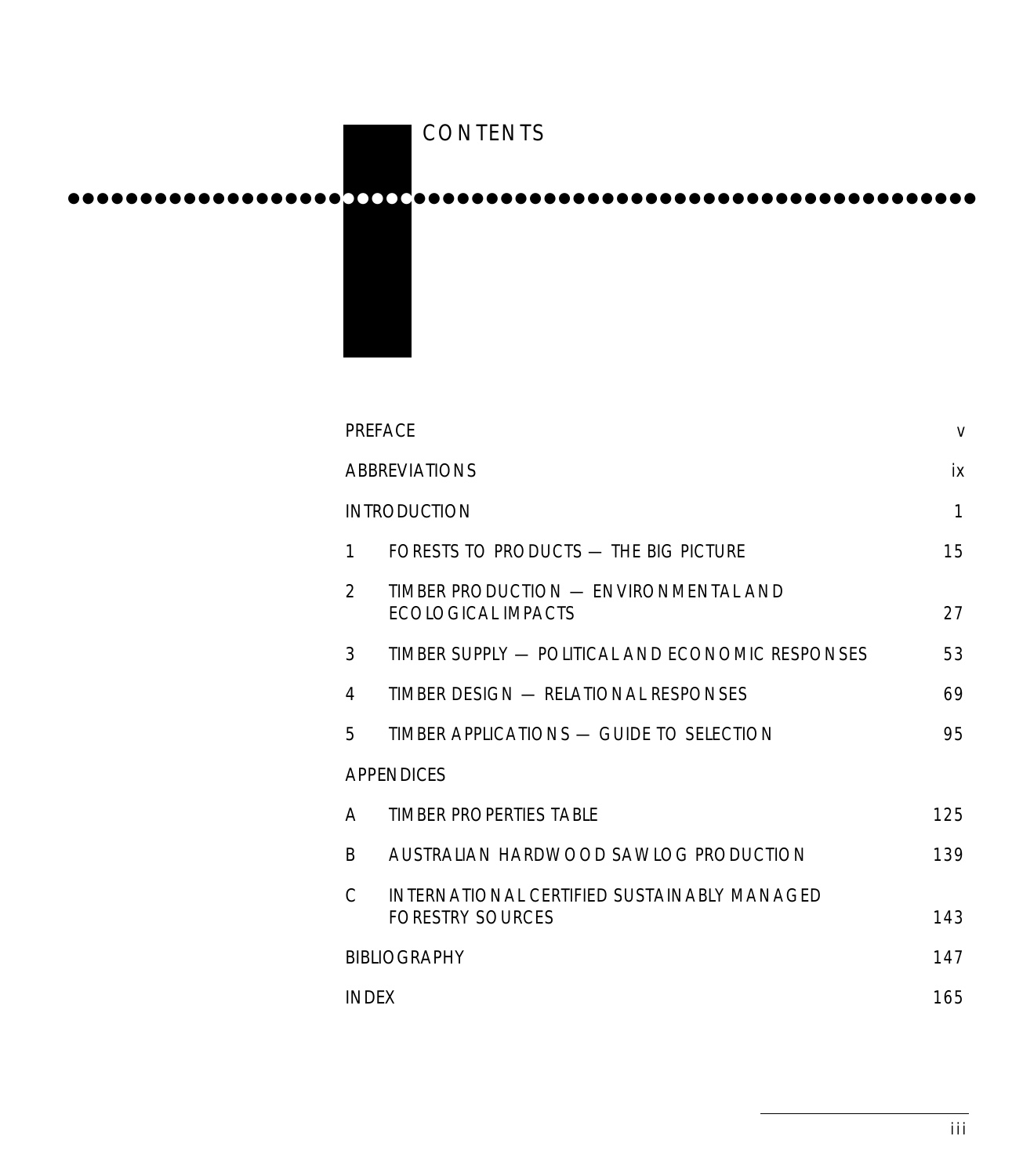

- **The approach taken**
- $\bullet$  **Acknowledgments**

This book emerges out of a growing concern about the ecological impacts of building materials and construction processes. This concern is part of a wider recognition of a need to move away from the unsustainable models that have driven world development over the last 200 years. The negative effects of industrialisation and an expanding consumer economy are many — greenhouse gas-induced global warming, the thinning of the earth's ozone layer, air and water pollution, acid rain, depleted soils, raw material depletion, loss of biodiversity, chemically induced genetic changes. That these are global problems, not able to be contained within national boundaries, has been acknowledged by efforts to take international action, such as the 1992 Rio Earth Summit and the 1997 Kyoto Forum on Climate Change.

The building industry is just one sector responsible for using large amounts of raw materials and generating greenhouse gases. Its negative (and positive) impacts are multiplied many times over. This is because designers of buildings are also designers of consumption - of raw materials, finished products, construction energy and, to a large extent, the energy used over a building's life.

Increasingly architects, designers, builders and manufacturers are being asked to demonstrate ecological sustainability in their proposals, work and finished products, to individual, corporate, and especially government clients. For example, they are often asked whether a material has come from a sustainable source, whether it contributes to indoor air pollution, what its embodied energy value is or what contribution it might make to a building's energy use.

Although there is a widespread desire to do the right thing by selecting the least environmentally impacting materials and processes, there is also much confusion about how to do this.

Timber use has been particularly prominent, not least because of local and international environmental campaigns against logging of forests. Although harvesting timber is not the only reason for logging (clearing forests for agriculture is also significant), depletion of the earth's forest cover has complex effects at a local and a global level. Yet it is often difficult to make appropriate and immediate connections between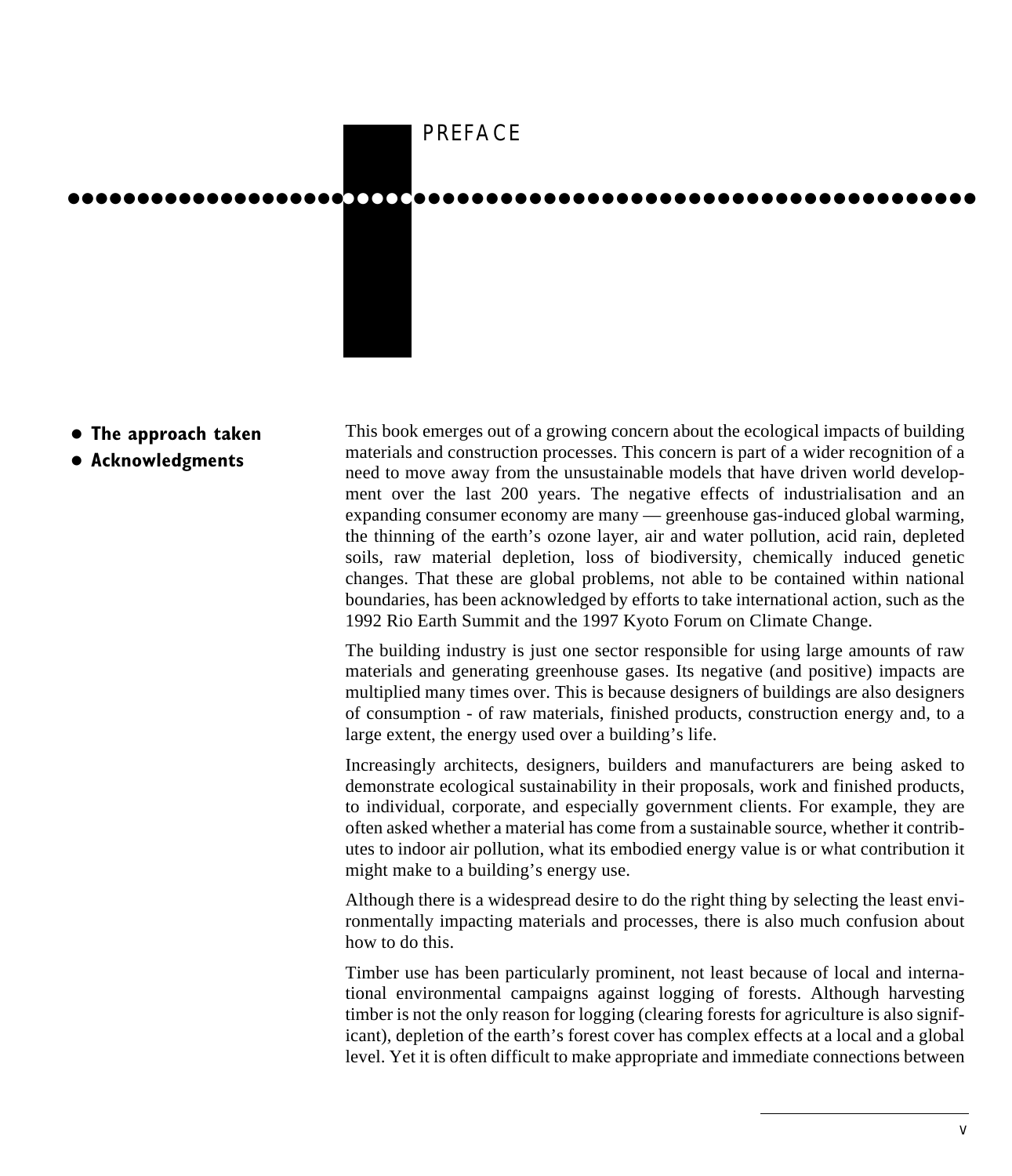global environmental issues, the political struggles of conservationists versus the timber industry, and day-to-day architectural and building practices.

As a result people have reached for off-the-shelf solutions, but these are not easily found. For instance, it is sometimes claimed that timber is an inherently 'green' building material because it comes from a natural, renewable resource, and requires less processing and thus has significantly lower embodied energy than other materials such as aluminium, steel or concrete. But it doesn't therefore follow that timber *is* being renewed or that it will be used in ways that contribute to sustainability. Nor do such claims consider other possible negative impacts or differences between timber species, such as whether they are part of endangered ecosystems.

With timber, the biophysical complexities of forest ecology conflict with other sustainability considerations. Timber selection is made all the more complicated for designers and specifiers unless they are familiar with the relevant issues and have access to appropriate information. The book aims to provide this insight.

It was the desire to have a better grasp of these complex issues and to seek more ecologically responsible ways of using and specifying timber that prompted Interior Directions, a Sydney-based company specialising in management and construction of commercial interior fit outs, to sponsor the EcoDesign Foundation's research that has resulted in this book.

The EcoDesign Foundation (EDF) is a non-profit organisation set up to develop new knowledge and practices of ecological sustainment. EDF was keen to work through the problems and implications of the use of a particular material, by relating these to a wider picture of ecological sustainment. Timber is regarded as a material in its own right with unique characteristics and sustainability considerations, but it is also regarded as a lens through which to view the problems and challenges of developing ecological sustainability.

### THE APPROACH TAKEN

This book doesn't claim to be the first Australian publication to deal with the ecological impacts of using timber, but its approach and agenda are distinctive. Most published material is either of a specialised technical nature (e.g. with a biological emphasis on forest ecology) or is subtly (sometimes overtly) promotional, having been generated in a competitive milieu, in which the imperative is to demonstrate the ecological superiority of one building material over another. This book rejects a scorecard approach to judgments about sustainability, particularly ecological material assessments which do not take into account the application, use, site, projected life span and nature of the project in which the materials are to be used.

It aspires to be a guide to using timber sustainably by presenting a critically informed, relational approach to thinking through the ecology of timber. Timber use is positioned in relation to forest ecology, political and economic contexts, and an expanded understanding of environmental impacts as well as technical and constructional considerations. A major theme throughout the book is the significance of design and specification as activities that foreshadow perceptions of resources and materials,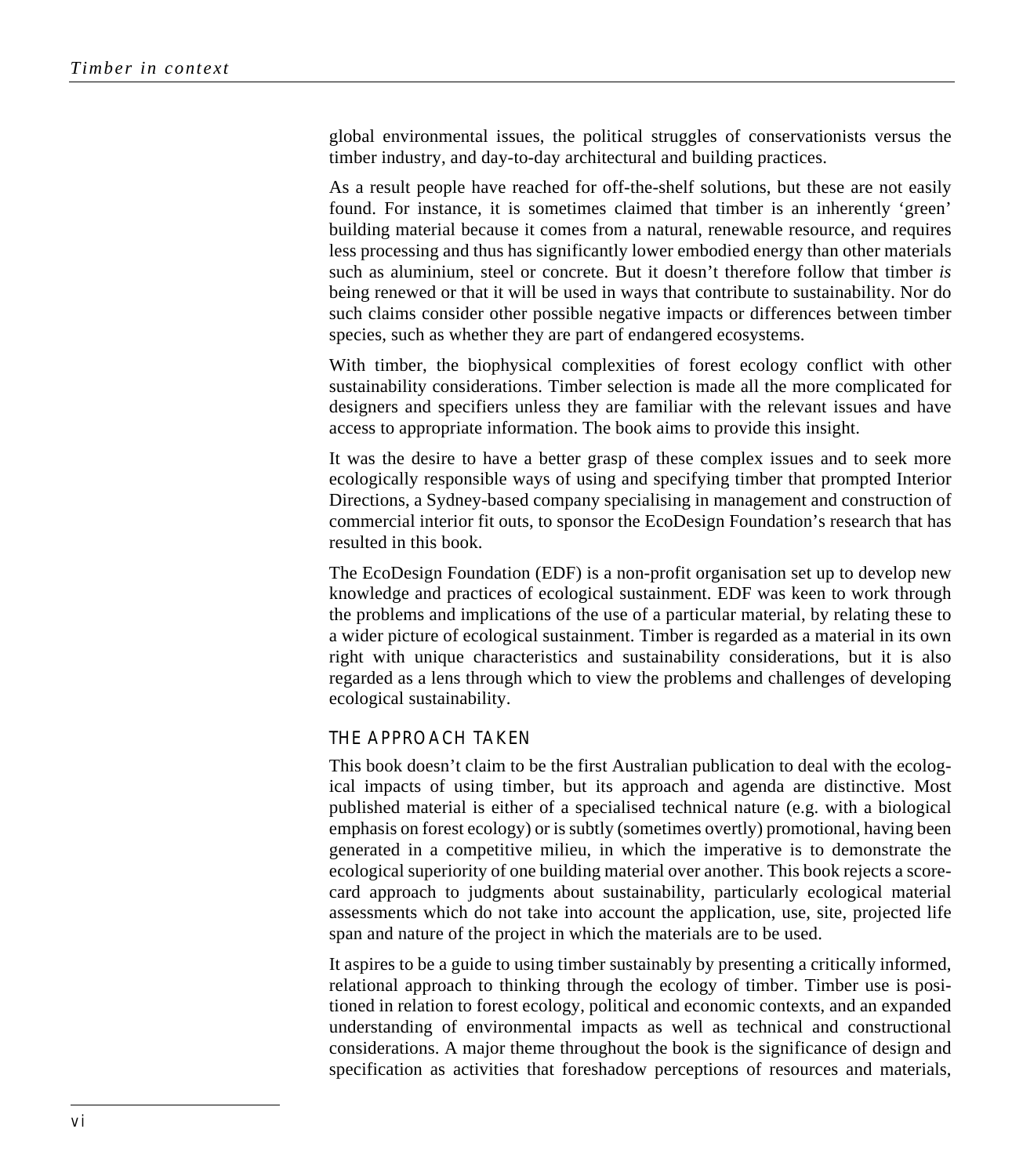values, uses, modes of living and working. The potential of these activities is massively under-recognised, an observation as true in general as it is in relation to timber.

Over the time of writing the book there have been significant developments, many of which are ongoing, such as

- $\bullet$  the emergence of international schemes for certification of sustainable timber;
- $\bullet$  the blurring of the distinction between plantation and native forest timber introduced by the concept of sustainable forest management; and
- $\bullet$  in Australia, the Commonwealth and state government backed process of comprehensive assessment of the nation's forests and the negotiation of long-term regional forest agreements (RFAs).

There has also been new information on environmental aspects of products and processes, as well as new design methods for sustainability. In regard to the latter, the book draws on EDF's direct experience as an environmental consultant on several Sydney 2000 Olympics design projects. Sydney's undertaking to stage a Green Games has provided a unique opportunity to 'learn for sustainability', with most projects requiring comparative ecological assessments of design concepts and choice of materials.

#### ACKNOWLEDGMENTS

First, thanks must go to Kim Marsh, Leanne Marsh and Bill Lowe of Interior Directions, whose foresight and generosity in sponsoring the project is unfortunately all too rare among smaller companies in Australia. Second, we must acknowledge Alison Tate, an architect now based in Northern NSW, who completed the initial, substantial phase of research while working with EDF in 1995-96.

Many organisations and people have assisted in the research and writing of the book by supplying useful information and advice, in particular: Helen Albuquerque, Rainforest Alliance, New York; Peter Armitstead, Charlie Herbert, Anthony Signor and the Library Staff at State Forests of NSW; Stephen Brown, CSIRO Building, Construction and Engineering; Tim Bull, Australian Bureau of Agricultural and Resource Economics, Canberra; Bill Deemer, Sandaver Pty Ltd; P Gilbert, Council of Forest Industries, Canada; Mark Giles, CSR Wood Panels; Mark Greenacre, Laporte Timber Preservatives, Sydney; Colin Harvey, Department of Natural Resources and Environment, Victoria; Lynda Jedreski and Michael Rae, World Wide Fund for Nature Australia; Tim Locke, Western Wood Products Association, Portland, USA; James McGregor, Plywood Association of Australia; Karen McSwan, Greenpeace, Sydney; Bob Morse, Olympic Coordination Authority; Alan Pierce, Forest Stewardship Council, USA; Miles Prosser, formerly with the National Association of Forest Industries, Canberra; Bob Richer, Boral; Rod Ritchie; Peter Robinson, Conservation Council of Western Australia; John Ryder, Ove Arup & Partners; Rod Simpson; John Thornton, CSIRO Division of Forestry and Forest Products, Melbourne; Phillip Tickle, Bureau of Resource Sciences, Department of Primary Resources and Energy;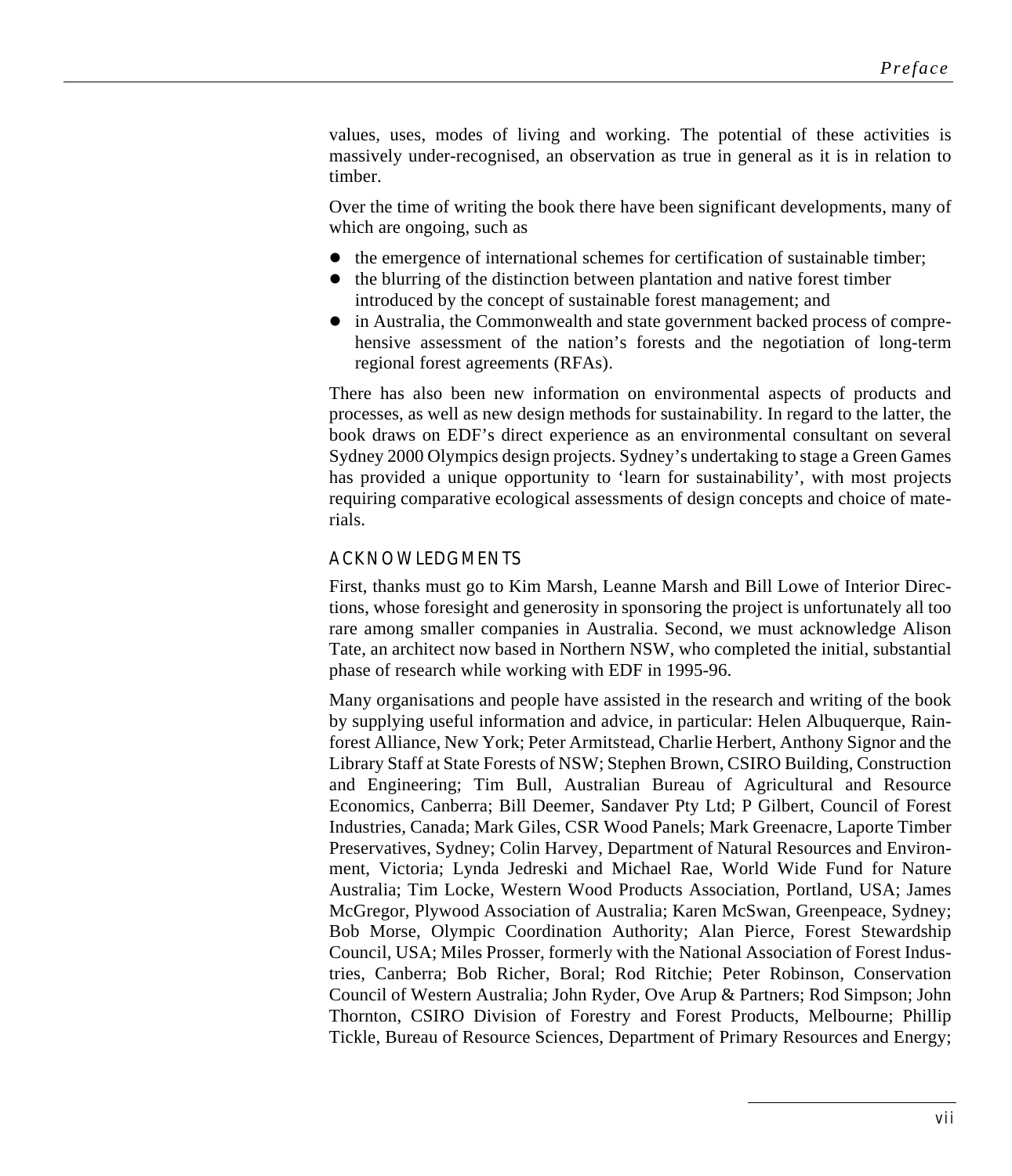Susan van-Cuylenburg, Parks and Wildlife Commission of the Northern Territory; and Jeff Walls, Queensland Department of Primary Industries, Forestry.

Harry Partridge, John Gelder and John Schooling are to be thanked for reviewing drafts of the manuscript and for prompting further lines of enquiry; Miles Attenborough is to be thanked for reviewing a draft. Stuart Whitelaw's reviewing and technical advice were especially appreciated. Also to be thanked are: Jane Silcock for additional research; Deborah Singerman of Construction Information Systems for meticulous and sensitive editing; Jocelyn Chan and Katy Wright for its production, and last, but not least, EDF Director Tony Fry for insights and guidance throughout the project. But despite all this most welcome input from many people, the authors take final responsibility.

In researching the book we consulted a lot of product literature, and every attempt has been made to present information that is as accurate as possible. Readers, however, need to be aware that many of the developments outlined in the book are in a state of flux and that data relating to many of the issues are continually being gathered and modified.

Product development is a fast moving area. We do not wish the book to date too rapidly, nor do we wish to be interpreted as endorsing specific branded products (though we do express preferences for particular processes or genres of products). Therefore throughout the text we refer to timber products by type and generally have avoided product and company names. As stated already, the book is the outcome of independent research, supported by a company that uses timber in its day-to-day work (as opposed to a producer or marketer of timber), and carried out by a non-profit organisation.

*Anne-Marie Willis and Cameron Tonkin October 1998*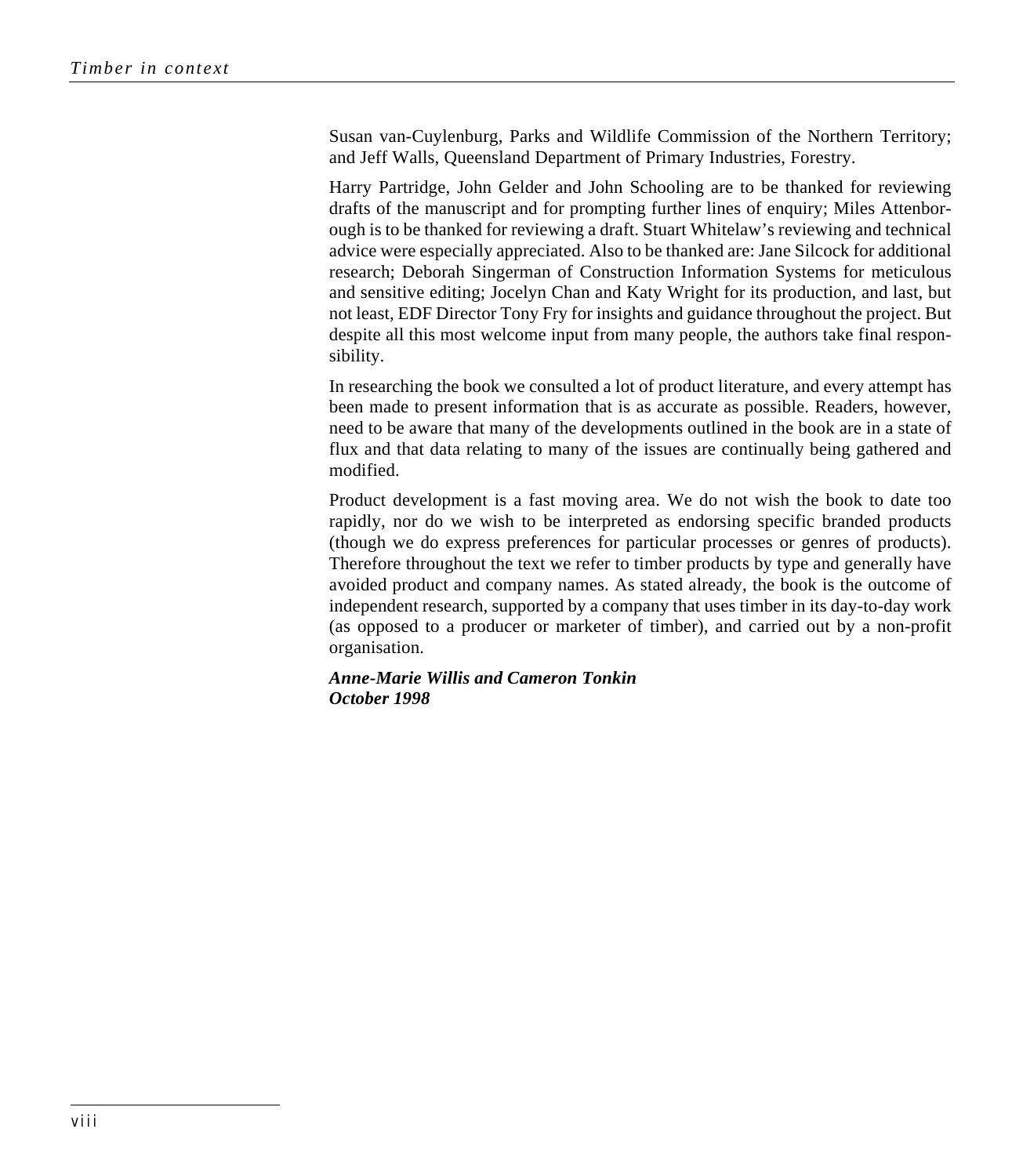# ABBREVIATIONS

●●●●●●●●●●●●●●●●●●●●●● ●●●● ●●●●●●●●●●●●●●●●●●●●●●●●●●●●●●●●●●●●●●● ●

| ABARE        | Australian Bureau of Agricultural and Resource Economics     |
|--------------|--------------------------------------------------------------|
| ABS          | <b>Australian Bureau of Statistics</b>                       |
| ACF          | <b>Australian Conservation Foundation</b>                    |
| ACQ          | <b>Ammoniacal Copper Quarternary</b>                         |
| APAS         | Australian Paint Approval Scheme                             |
| <b>AWPA</b>  | <b>Australian Wood Panels Association</b>                    |
| BCA          | Building Code of Australia                                   |
| CAR          | Comprehensive, Adequate and Representative                   |
| <b>CCA</b>   | Copper Chrome Arsenic                                        |
| <b>CRA</b>   | <b>Comprehensive Regional Assessment</b>                     |
| <b>CSIRO</b> | Commonwealth Scientific and Industrial Research Organisation |
| DES          | Developing Ecological Sustainment                            |
| EDF          | EcoDesign Foundation                                         |
| EMP          | <b>Environmental Management Plan</b>                         |
| EPA          | <b>Environment Protection Authority</b>                      |
| ESD          | <b>Ecologically Sustainable Development</b>                  |
| FOE          | Friends of the Earth                                         |
| <b>FSC</b>   | Forest Stewardship Council                                   |
| IEAust       | Institution of Engineers, Australia                          |
| ISO          | International Organization for Standardization               |
| JAS-ANZ      | Joint Accreditation System of Australia and New Zealand      |
| LCA          | Life-cycle Assessment                                        |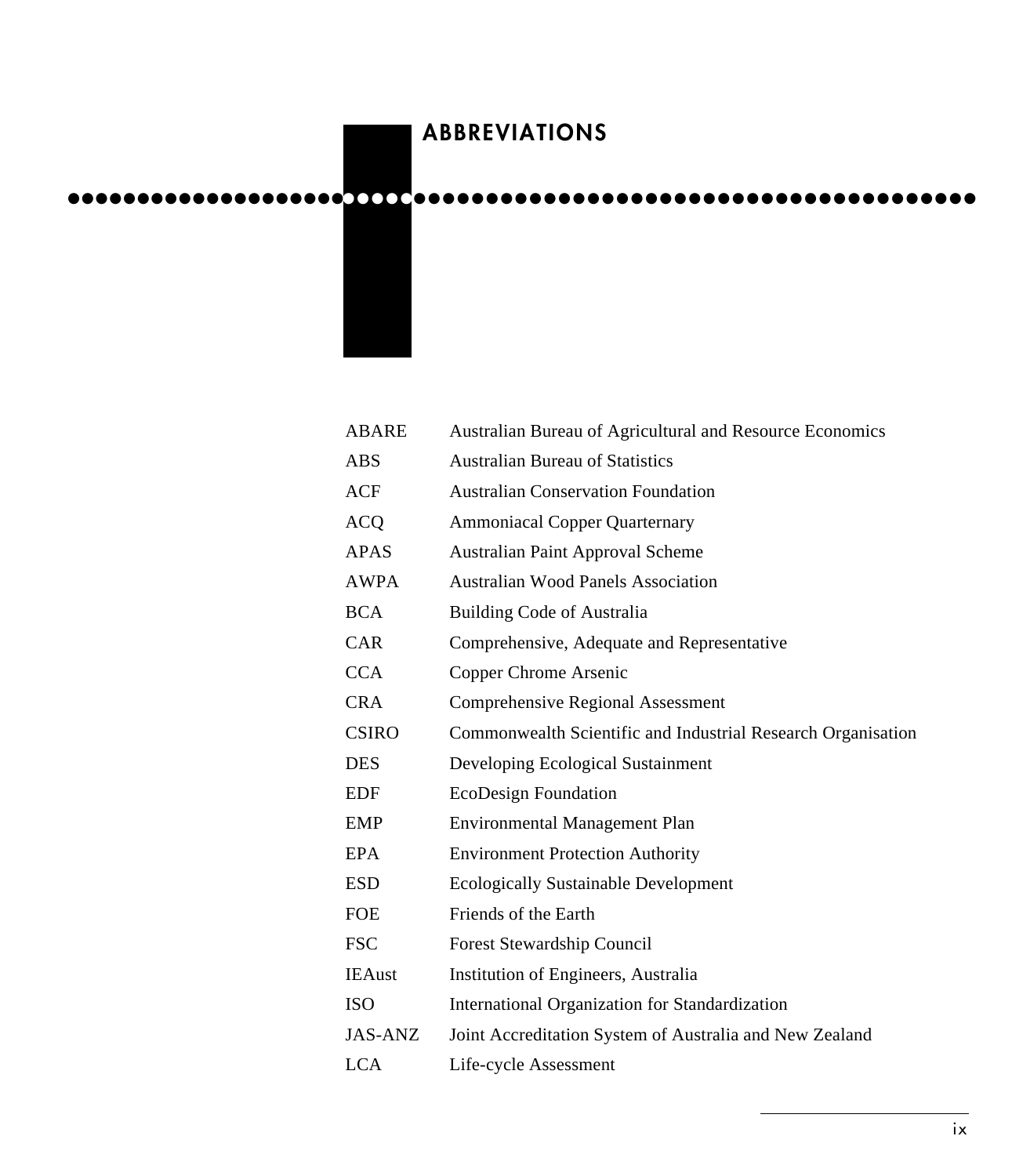| <b>LOSP</b>  | Light Organic Solvent Preservative                  |
|--------------|-----------------------------------------------------|
| <b>LVL</b>   | Laminated Veneer Lumber                             |
| <b>MDF</b>   | Medium-Density Fibreboard                           |
| <b>MRTFC</b> | Multi-Residential Timber Frame Construction         |
| <b>NAFI</b>  | National Association of Forest Industries           |
| <b>OCA</b>   | <b>Olympic Coordination Authority</b>               |
| OSB          | <b>Oriented Strand Board</b>                        |
| PA           | Pine Australia                                      |
| <b>PAA</b>   | Plywood Association of Australia                    |
| <b>RAC</b>   | <b>Resource Assessment Commission</b>               |
| <b>RACAC</b> | <b>Resource and Conservation Assessment Council</b> |
| <b>RAIA</b>  | Royal Australian Institute of Architects            |
| <b>RFA</b>   | <b>Regional Forest Agreement</b>                    |
| <b>TDA</b>   | <b>Timber Development Association</b>               |
| <b>TPAA</b>  | Timber Preservers Association of Australia          |
| <b>VOC</b>   | Volatile Organic Compound                           |
| <b>WWF</b>   | World Wide Fund for Nature                          |
| WWPA         | <b>Western Wood Products Association</b>            |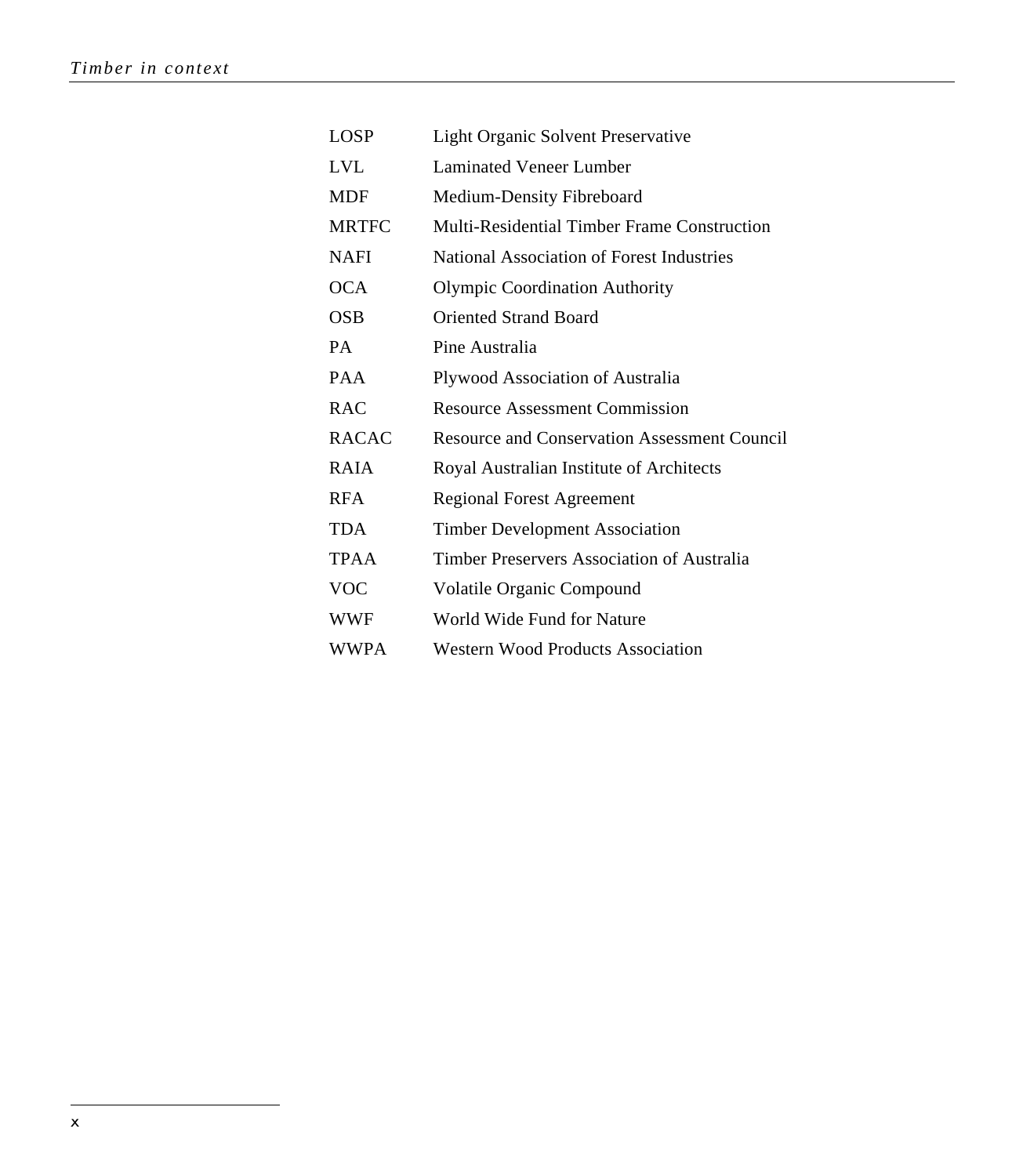# INTRODUCTION

●●●●●●●●●●●●●●●●●●●●●●●●●●●●●●●●●●●●●●●●●●●●●●●●●●●●●●●●●●●●●●●

- **The forest depletion problem**
- **The forestry debate**
- **Ecologically sustainable development — and beyond**
- **Timber and the building industry**
- **Using this book**

At the end of the twentieth century, the negative environmental impacts of our industrial activities are becoming increasingly apparent. The United Nations has responded by hosting the 1992 Rio Earth Summit, at which member nations, including Australia, undertook to pursue policies of ecologically sustainable development (ESD). Since then, international organisations (such as the World Bank), companies and professional bodies have incorporated principles of ecological sustainability into their codes of practice (e.g. RAIA 1995). This means that the specification of timber (and of all building materials) can no longer be determined only by considerations of fitness for purpose, aesthetics and cost. There is now a demand that designers and specifiers take sustainability into account.

This introduction discusses the most publicly prominent sustainability question for timber, namely the logging of forests. It looks at both sides of the forestry debate and suggests a third way forward. It also explains some of the dilemmas of ESD and why designers and specifiers may be particularly well-placed to contribute to the development of sustainability. The book's approach is compared with other timber publications such as the Good Wood Guides. The areas of knowledge to be drawn on to develop a substantial understanding of timber and sustainability are laid out. And finally, a summary of each chapter is presented so that different kinds of readers can carve their own pathways through the text depending on their particular knowledge and concerns.

# THE FOREST DEPLETION PROBLEM

Increased logging activity over the last one hundred years has progressively reduced the world's forest cover.

The reasons for logging are varied, from land clearing for agriculture to the provision of raw materials for the products of industrial culture. The negative impacts of logging are complex, and include the following:

● Climate change due to a reduction in the number of trees available to process carbon dioxide, and the release of carbon dioxide into the atmosphere from the burn-off of cleared land and forest waste.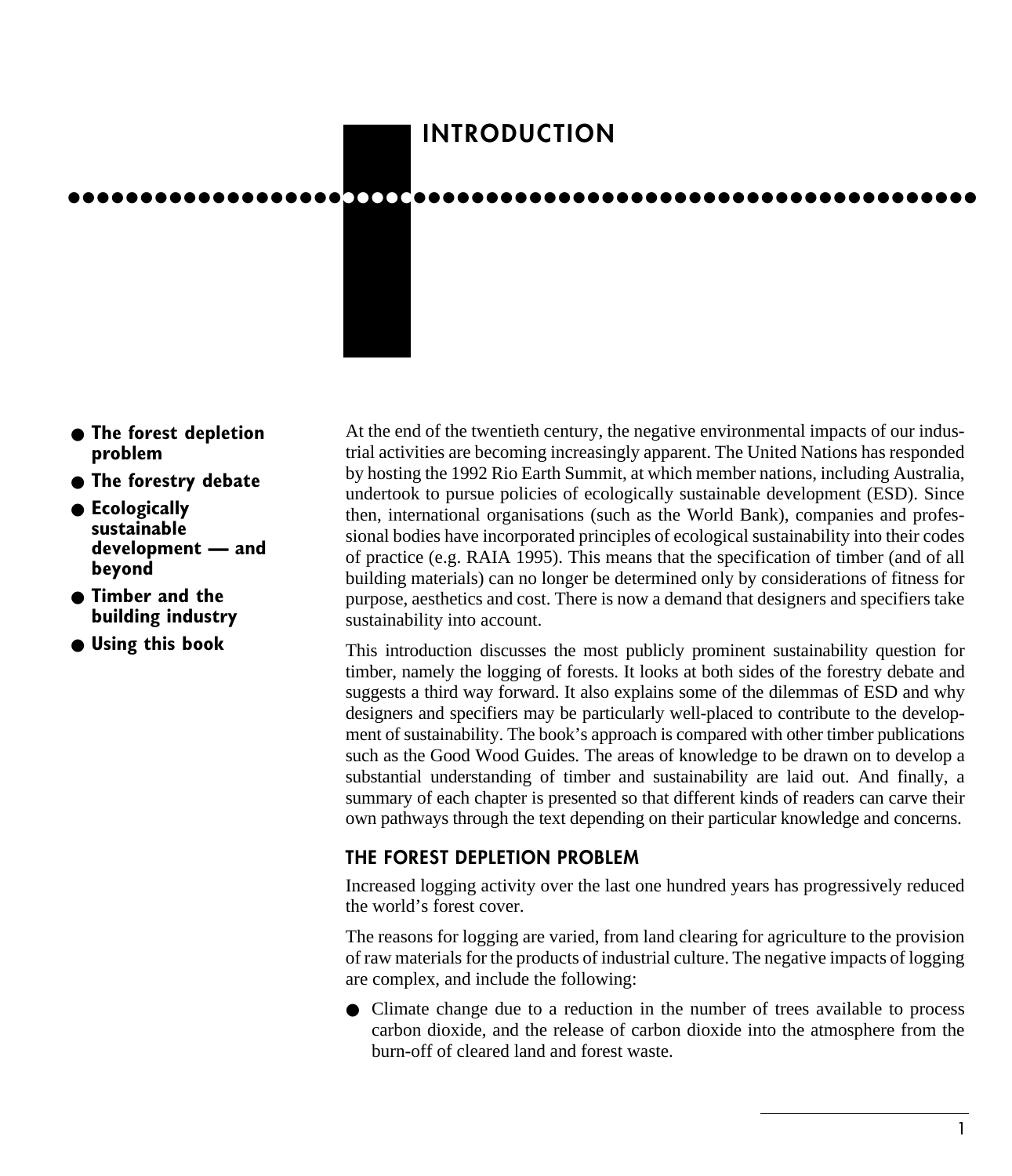- Loss of animal and plant habitats, resulting in loss of biodiversity.
- Loss of human habitats and communities reliant on economies of forest ecology.
- Damage to the land in terms of soil structure, drainage and fertility.
- Transformation of waterways and reduced ability of the land to hold water.

Forests currently cover approximately 21% of the world's landmass. Of this, 33% is estimated to be rainforest<sup>1</sup>, which supports 80% of the world's vegetation and 50% of all bird and animal species. If the current rate of deforestation continues, it has been estimated that these remaining rainforests will have disappeared in 40 years (Joss 1994: 6-10).

Take Indonesia, home to the second largest tract of tropical rainforest in the world after Brazil and the world's largest exporter of plywood, producing 55% of world supply. More than a third of Indonesia's landmass is covered by logging concessions and tropical forest cover is now only 53% compared to 82% in the 1960s. Although the Indonesian government is no longer issuing logging concessions and is encouraging the establishment of plantations, this often means clearing forests *for* plantations (Williams 1996: 21).

### THE FORESTRY DEBATE

Although many scientific arguments have been mobilised to condemn most current logging activity as ecologically unsustainable, there are also emotional investments in the forestry debate. To describe them as such is not to condemn them, but to bring them out into the open. On the one side of the debate, for many people directly involved in forestry there is an emotional investment in wishing to continue a particular way of life regarded as inseparable from the economic activity of logging.

In parts of rural Australia, the viability of entire communities is based on logging. The perception in such places is that if you take logging away, other businesses directly and indirectly dependent on logging will go, followed by the breakdown of the community's social relations as unemployment increases, opportunities shrink and people move away. Timber workers who oppose conservation are likely to characterise their position as defending communities, not just jobs. A particular kind of outdoor life is being defended, with its own distinctive skills and knowledge, considered to be markedly different from urban lifestyles. This difference is a source of pride for many timber communities.

Where such ways of life are threatened, the sustainability of social ecologies (e.g. towns) and biophysical ecologies (e.g. old-growth forests) are likely to be regarded by timber communities as mutually exclusive. The political challenge of such situations is to find ways of establishing support for new kinds of economic activities which are able to sustain both biophysical and social ecologies, and which are appropriate to the cultures of the communities concerned.

On the other side of the debate, a different set of emotional investments are in play. A major reason logging has become a *cause célèbre* for the environmental movement is the visibility of its impact. Consider the most extreme example - clear-felling of native forests.

*1. The Macquarie dictionary definition of a rainforest is: "A dense evergreen forest found in tropical and temperate areas with high humidity and heavy rainfall occurring throughout the year, characterised by the occurrence of a great many species forming a number of crown layers and supporting a wide variety of plant and animal life."*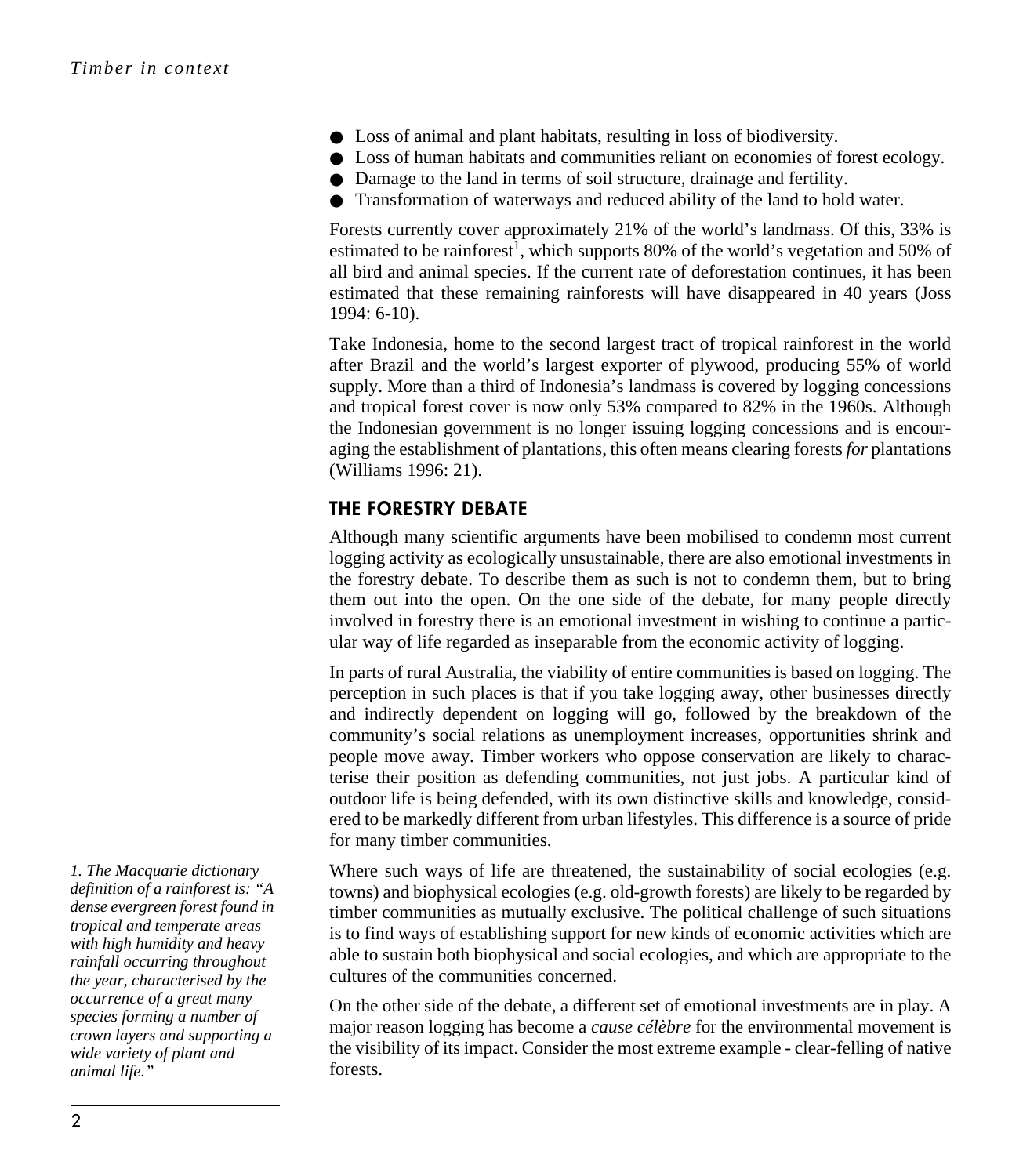To clear-fell a forest is to destroy it in the most obvious way possible, transforming it into a stretch of bare land, a non-place, with its particular combinations of microclimate, topography, flora and fauna, now eradicated. Regeneration may occur, but *that* place will never come back; it is gone forever.

With the realisation that this has happened simply so that trees can be turned into woodchips for export to provide raw material for the packaging and paper industries, a sense of pointlessness is added to these feelings of loss. This is exacerbated when one compares the time taken for trees to grow to maturity — often hundreds of years — with the short-term human uses to which trees are so often put. To the craftsperson, in particular, who seeks to create enduring objects that express the beauty of timber, it seems to be sheer waste and desecration to use trees from old-growth forests as feedstock for paper mills or for other short-lived applications such as plywood for movie sets.

In contemporary Australia, the argument against logging of timber, especially native timbers, stems from a conservationist world-view. This argues that forests purify the air, play a vital role in the water cycle and are diverse ecosystems providing habitat to a vast array of species, and therefore should be left largely untouched.

Although a great deal about these arguments is valid, they operate within a limited perspective which excludes the variables and complexity of the growing impacts of human habitation. Conversely, timber users argue that, historically, human beings have modified the natural environment and have created artificial environments in which to live. To do this, they have had to clear land and source building materials, timber being just one choice, though one that is widely considered to be perpetually available. The timber industry supports this view but with its own agenda which includes increasing profits from timber products.

To move forward, we need to explore the shortcomings of each of these positions. What follows combines a consideration of these shortcomings with arguments for a different approach to ESD.

In the simplest characterisation, at one end of the spectrum is a conservationist vision of pristine nature which has no place for human beings except as environmental saviours. At the other end of the spectrum is an industry vision of a prosperous economy maintaining and improving 'standards of living'. In recent years the timber industry and environment groups have sat down around the negotiating table (for example in the forum of the Forest Stewardship Council (FSC), discussed in Chapter 3), but this has been in the spirit of finding a compromise rather than of leap-frogging beyond entrenched positions. The irreconcilability of the negotiating parties' worldviews has resulted in some pragmatic horse-trading. For example, in negotiations between government, industry and conservation groups, forest coupes set aside for conservation in some areas are traded for a guaranteed timber supply in others.

This means that two unsustainable approaches are perpetuated. The timber industry's position of business-as-usual, even if tempered by measures to reduce environmental damage, is ecologically unsustainable in the long term because it remains predicated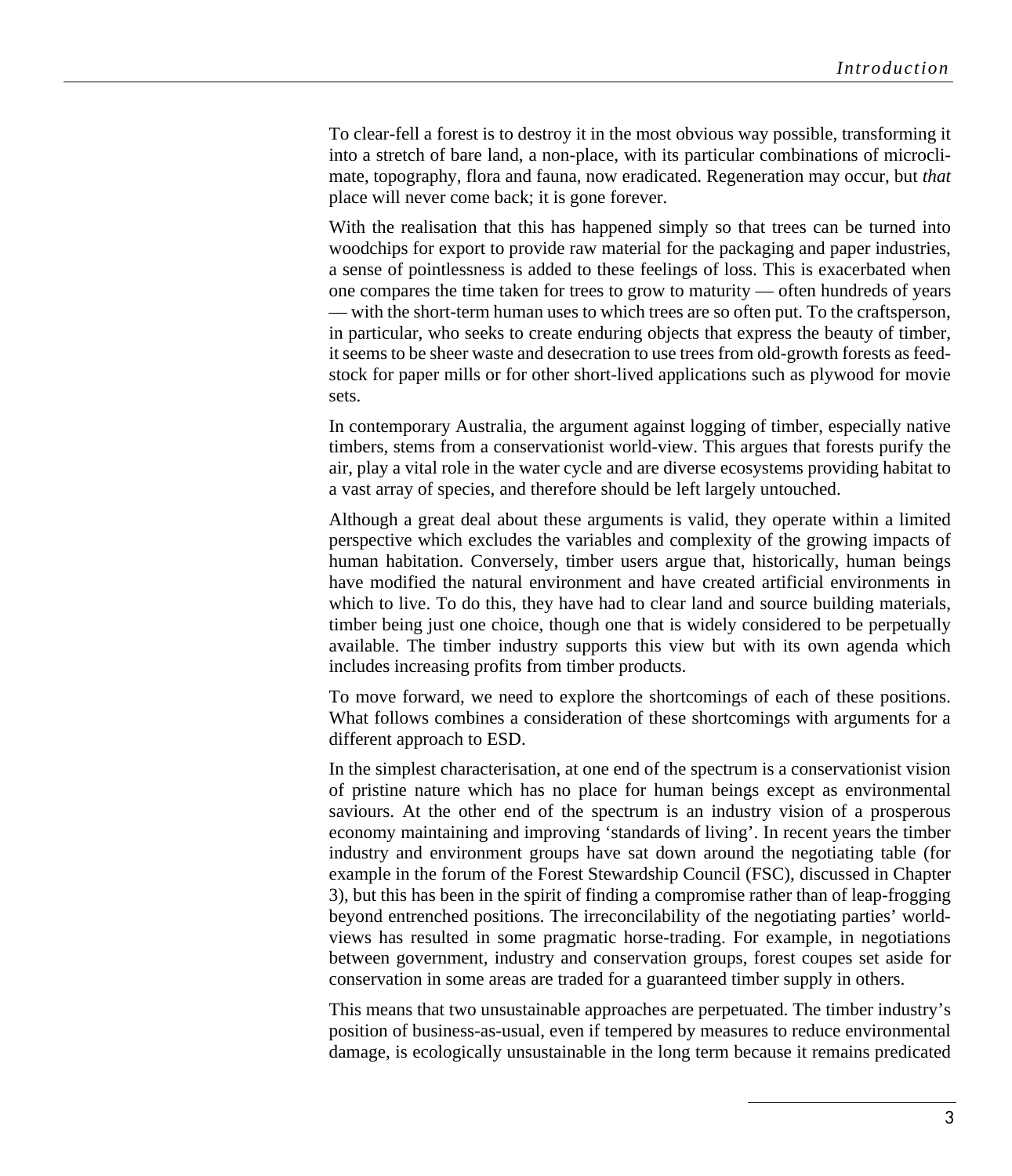upon a conventional model of economic growth. The standards of living it wishes to protect are at the root of ecological unsustainabilty.

The conservationist position is unsustainable because its naturalist emphasis fails to recognise the artificiality of drawing a boundary around an area and calling it the natural environment. The error of 'the natural' as a reference point is apparent in debates about what constitutes natural conditions in a regrowth forest (i.e. one that has already been logged).

Many people in the conservation movement have not fully grasped two points: first, the entire planet is now in a post-natural condition (for example, the effects of industrialisation have substantially altered the earth's atmosphere [McKibben 1990: Chapter 1]); second, and more fundamentally, the concept of nature is nothing more than a creation of Western knowledge as it sought ways of naming and classifying 'what is'. Furthermore, these abilities of naming (i.e. language) and transforming (i.e. technology from its simplest to its most complex forms) are what make human beings 'naturalised artificial' creatures who have come to depend upon the artificial environments they have created. This means we need to conserve and find ways of sustaining both the artificial environments we have created and the environment which is already given. (Further implications of conventional understandings of nature are addressed in Chapter 2.)

Aesthetics and science collide and collude in the conservationist vision of nature as a photogenic green spectacle abundant in classifiable life forms. Arguments over which forests to preserve, about which are the most pristine or which contain the most rare species take on a connoisseurship with the advocated solution amounting to the preservation of selected areas as wilderness museums.

To criticise this approach is not to sanction untrammelled exploitation of forests, nor to suggest that there should not be preserved regions. Rather, it is to suggest that this strategy is failing to see environmental problems relationally and to address the causes of forest destruction. One significant cause is the demand for material goods, services and experiences from an ever-growing number of increasingly affluent human beings, and the means by which this demand is met. This economy of desire, and the way commerce panders to it, is the most important focus of ecological action.

# ECOLOGICALLY SUSTAINABLE DEVELOPMENT — AND BEYOND

In between the mutually exclusive world-views of conservationists and the timber industry are timber users i.e. every one of us. Whether as building designers, specifiers, purchasers of housing and furniture, or users of paper products, no-one can escape responsibility for the impact of their everyday actions on the condition of the world's forests.

ESD is one way of attempting to deal with this that has emerged in recent years. This seeks to develop ways of accommodating the "needs of the present without compromising the ability of future generations to meet their own needs", a relation that is referred to as "inter-generational equity" (Brundtland Report, World Commission on Environment and Development 1987).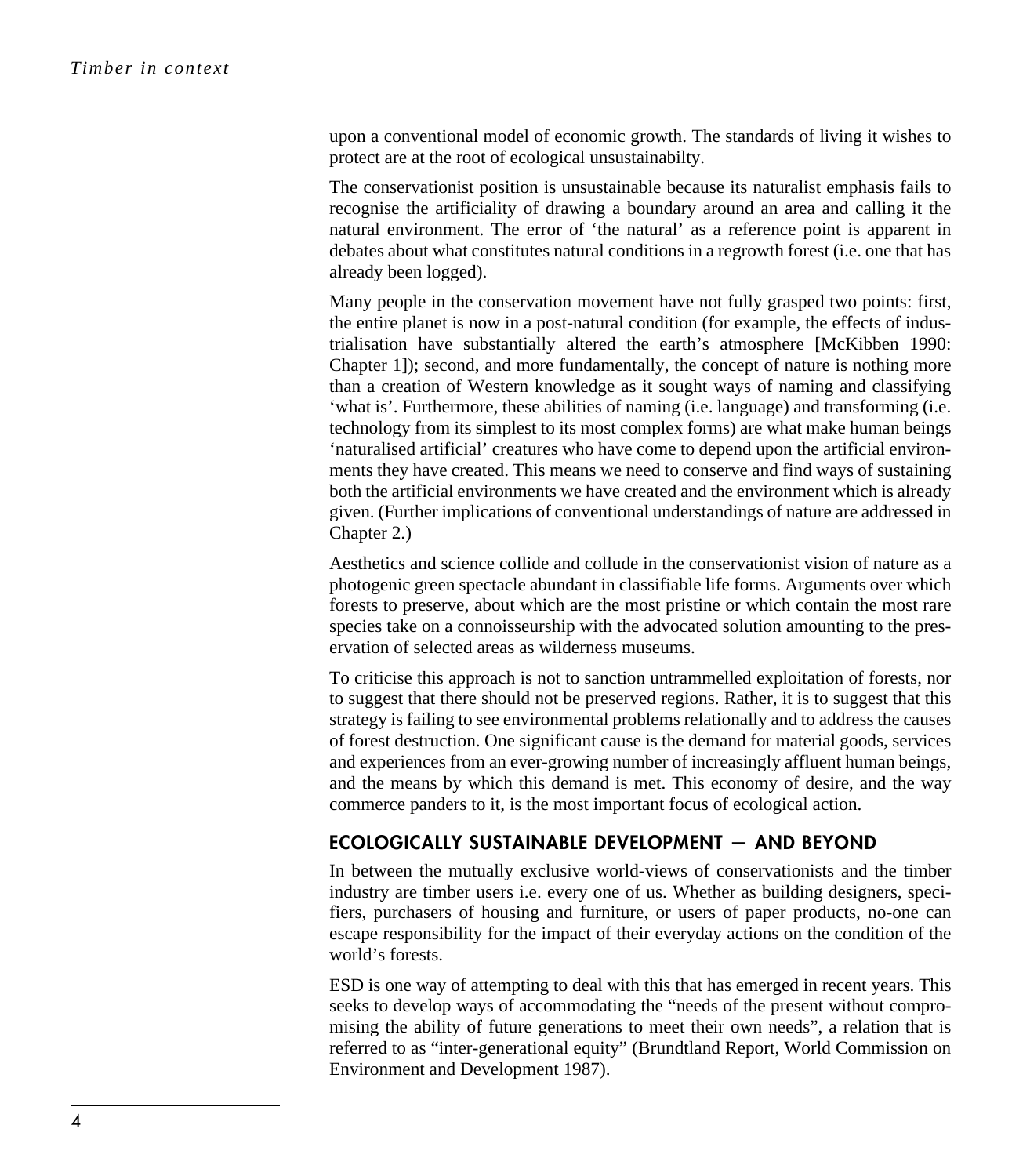ESD is a relatively recent concept and is still subject to different interpretations. There is no consensus on what is being sustained or on how sustainability might be achieved. *Sustainable* from a timber industry perspective generally refers to continuity of supply of economically valued species (also referred to as resource security). From an environmentalist perspective it means sustainability of the biophysical ecology, the objective being to maintain a forest's biodiversity, rather than a particular species. Because these different objectives are often not sufficiently foregrounded, specious arguments are mounted such as protection of biodiversity will be economically beneficial, whereas in some cases it will, in some cases it will not (this is discussed in Chapter 3).

While governments, industry and conservation groups have worked at developing tools for sustainability, such as life-cycle assessment (LCA), environmental management systems and certification schemes for environmentally preferred materials, debate and thinking about the meaning of sustainability is much less developed. Incommensurable meanings coexist, and these differences need to be brought out into the open rather than be papered over if ESD is to become a *new* form of economic development.

At the moment, ESD does signal a desire for different kinds of economic development, but exactly what that might be remains unclear. At its most basic, ESD signifies an acknowledgment of the need

- to alter current developmental directions;
- to have a long-term view of benefits and costs, beyond the present generation;
- to avoid damage to the biophysical environment (environmental economists put dollar costs on damage to waterways, forests, soil whereas traditional economics treats these as externalities, outside the money economy);
- to develop sustainable, non-polluting industries; and
- to eliminate polluting processes and to conserve resources, such as timber, and to adopt practices that conserve the given environment, such as the world's remaining old-growth forests.

As a result of ESD, increasing demands are being placed on building designers and builders to confront the ecological impact of their decisions. This applies to all stages from the initial design concept to production of materials, construction, occupation, maintenance and demolition (or disassembly and reuse). An example of such a demand is the environmental tender specification applied to all companies bidding for work for the Sydney 2000 Olympics, including design, construction, project management, product and service contracts (see Chapter 4).

There are instances in which ESD makes conventional economic sense. For example, measures to reduce greenhouse gas such as insulating buildings or installing energyefficient lighting systems can save dollars. But at a more fundamental level there are inherent contradictions in attempting to reconcile ecological sustainment with economic development which is currently allied with industrial growth. For this reason we believe it is more useful to reverse the hierarchy of the terms, and to strive instead towards developing ecological sustainment (DES). In this formulation, ecological sustainment becomes the goal to which economic development is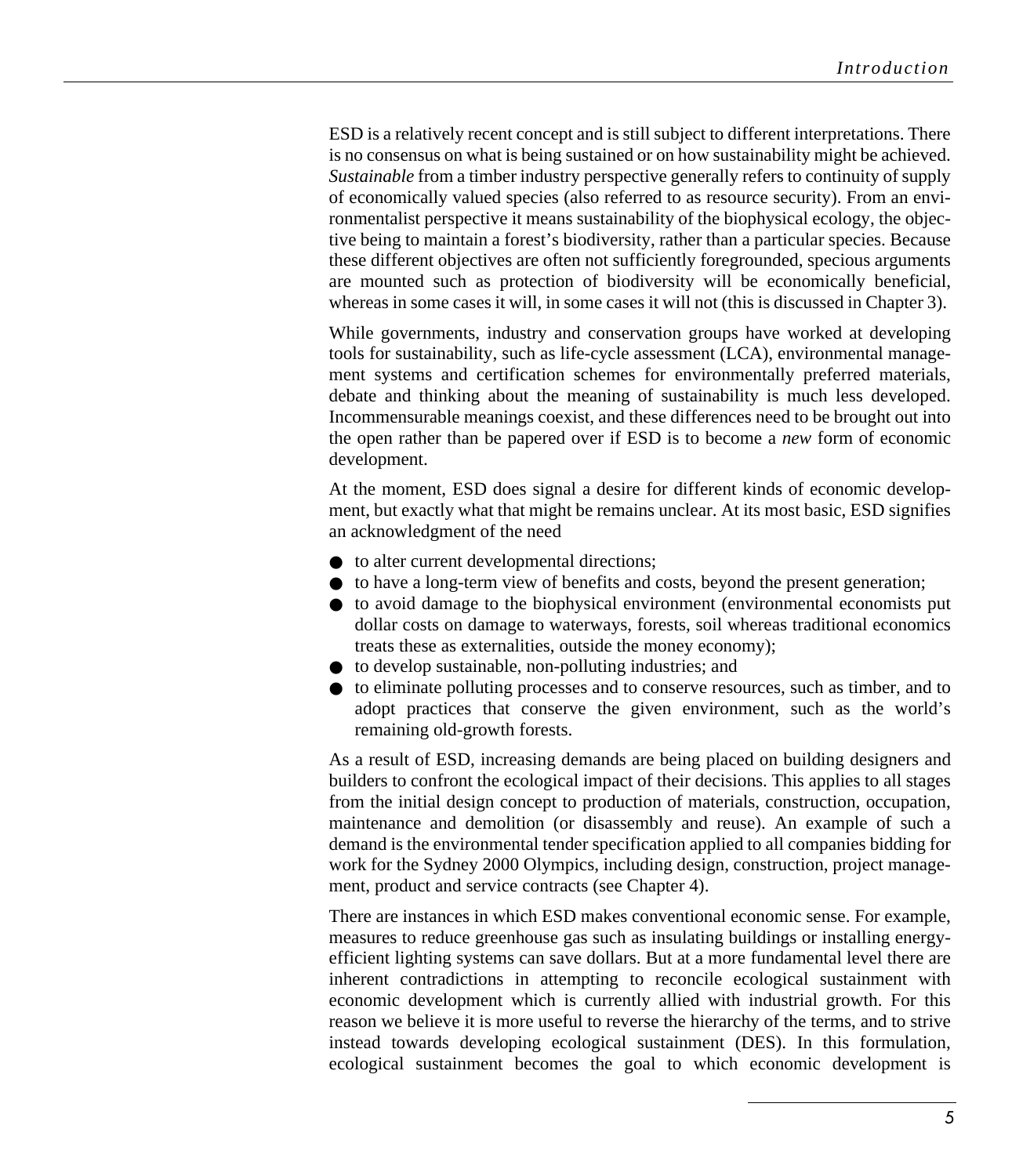subsumed, as a means. In other words, DES is a means of changing the developmentoriented status quo rather than of just reforming it, as in ESD. But because DES is not a concept in general circulation, we will continue to use the term ESD throughout the book.

# TIMBER AND THE BUILDING INDUSTRY

In architecture and other building professions the question of the relationship between timber usage and forest conservation has collided with other sustainability issues such as energy consumption and the comparative ecological assessment of all building materials and construction systems.

The development of this type of ecological assessment has been accompanied by a call for comprehensive and reliable information. Yet to date the information on offer has been fragmentary, lacking in detail, not available in a consolidated form and, not surprisingly, often overdetermined by the interests of the information supplier.

It will be argued that comparative environmental data alone is not sufficient; that its meaning and significance will always change depending on the application. Also, it is very difficult to compare different environmental parameters e.g. embodied energy versus volatile organic compound (VOC) emissions. Decision-making needs to be informed by a relational understanding of environmental effects, with design as the key means of making visible, and of working on, the relational condition of environmental problems.

The building industry is ideally placed to make a positive contribution to the sustainability debate by taking up ESD as pragmatic theory and practice and embodying it in methods of design, manufacture and construction. For example, it can drive

- design for long life and multiple use;
- reduced usage of energy and water;
- materials' minimisation:
- lower toxicity materials, with less offgassing;
- selection of fit-for-purpose materials;
- design for repairability and ease of maintenance; and
- design for future disassembly and reuse of materials.

The building and construction industry is one of the most significant sectors of the Australian economy, in 1996 producing a turnover of \$43.5 billion. A recent government report stated "the industry … has a significant impact on the efficiency and productivity of other industries. It is an enabler of investment activity, both relying on and generating investment in the broader economy" (DIST 1998: 5).

Building activity touches everyone, whether professionally, or simply as owners and occupiers of buildings. This means that ESD taken up in the building and construction industry will have flow-on effects to many other sectors. It can be the basis for a major educational effort directed towards tradespeople, industry and the public. Some effects of the building industry taking up ESD will be material, such as increasing the demand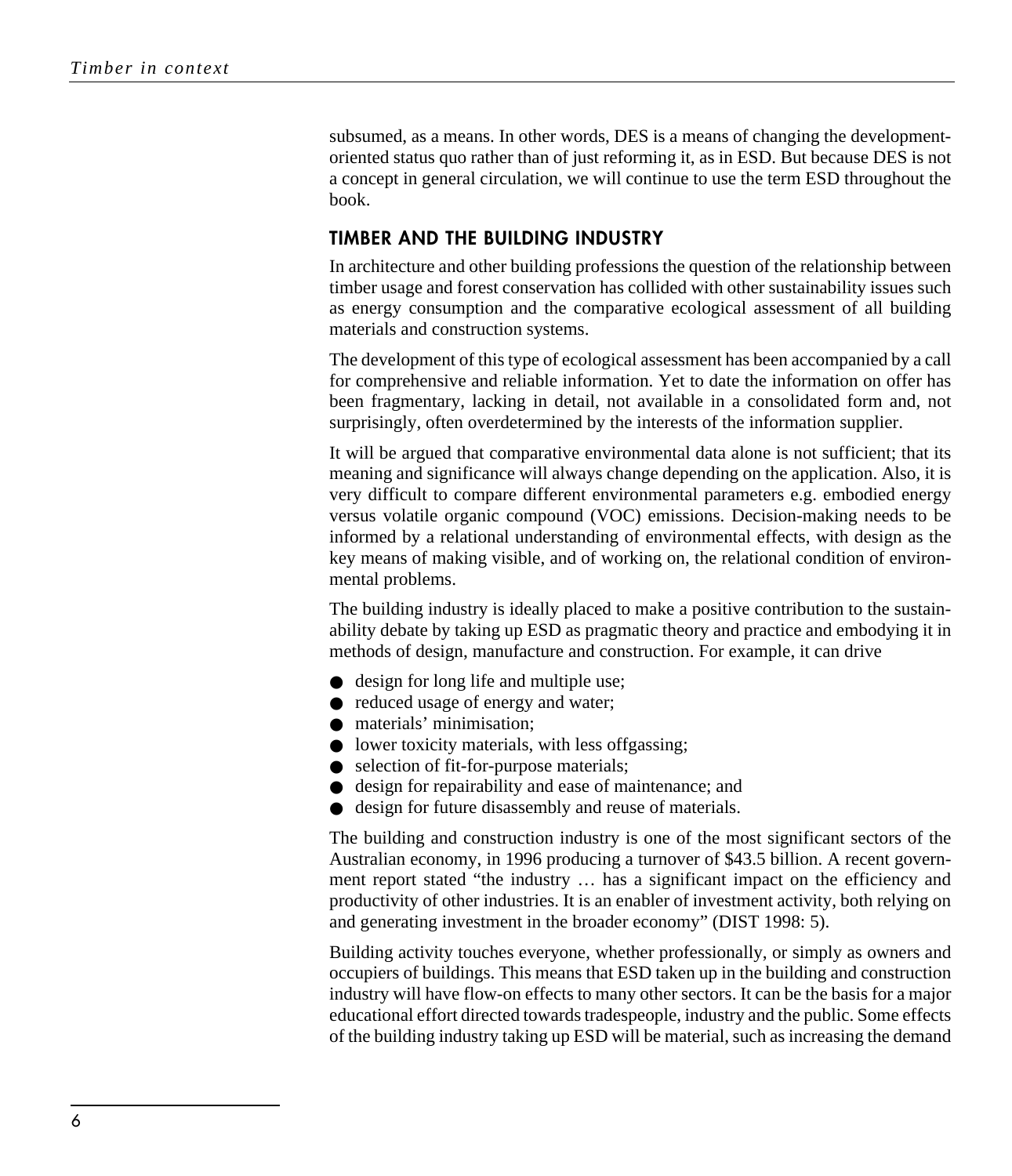for building products with a lower environmental impact e.g. timber from sustainably managed sources or woodpanels with lower levels of free formaldehyde.

Other effects are less measurable and direct, but equally important. Included here is the way in which environmentally responsible design, specification and building practices can generate an ethos of sustainability. They can do this by demonstrating the advantages of lower impacting products (water and energy conserving technologies, for instance) and by creating structures and spaces that communicate and make desirable their low-impacting nature, as with naturally lit and ventilated spaces which are well-designed, comfortable and pleasant.

A major challenge for the building industry is to take up, promote and make visible in its projects the application of sustainably produced timber products, and in its design and specification practices to ensure that timber is used in ways which maximise its value, extend its useful life span and draw attention to its inherent advantages. Timber needs to acquire more appropriate economic and symbolic value. By extending current ESD thinking to reduce the future negative impact of design and specification decisions and by providing ongoing leadership, the building industry could be instrumental in the development not only of new materials, processes and products, but also of new construction methods and viable economic practices. More generally the outcome of all this activity has the potential to transform perceptions, symbolic values, practices and uses.

This publication's focus on timber is not meant to imply a preference for it as a building material. There is clearly a need for all the materials we use to be critically viewed and employed to bring about ESD.

This book approaches the issue of timber in the context of the high profile public debate between the timber industry and the conservation movement over the protection of Australia's forests. The visibility of this debate has created the situation in which specifiers feel they need to be informed about the timbers they are using. A number of organisations have produced Good Wood Guides but these mostly focus on forest ecosystems and endangered species (e.g. Counsell [1990], Low and Gladman [1993]). The stated or implied message to specifiers is often reducible to 'use plantation timbers exclusively and you will be doing the right thing'. This presents a number of problems:

- The number of plantation timber species is limited (in Australia, overwhelmingly the plantation timber is radiata pine) and these do not cover all building applications.
- This message does not address the environmental effects of timber use beyond forestry impacts.
- The negative effect on the fauna ecology of a single species plantation is not taken into account, nor is the prior use of the land.
- The message does not consider timber use and specification relationally within the larger task of ESD by design, for example by considering the influence of the materials specified on a building's use of energy, water and other resources.